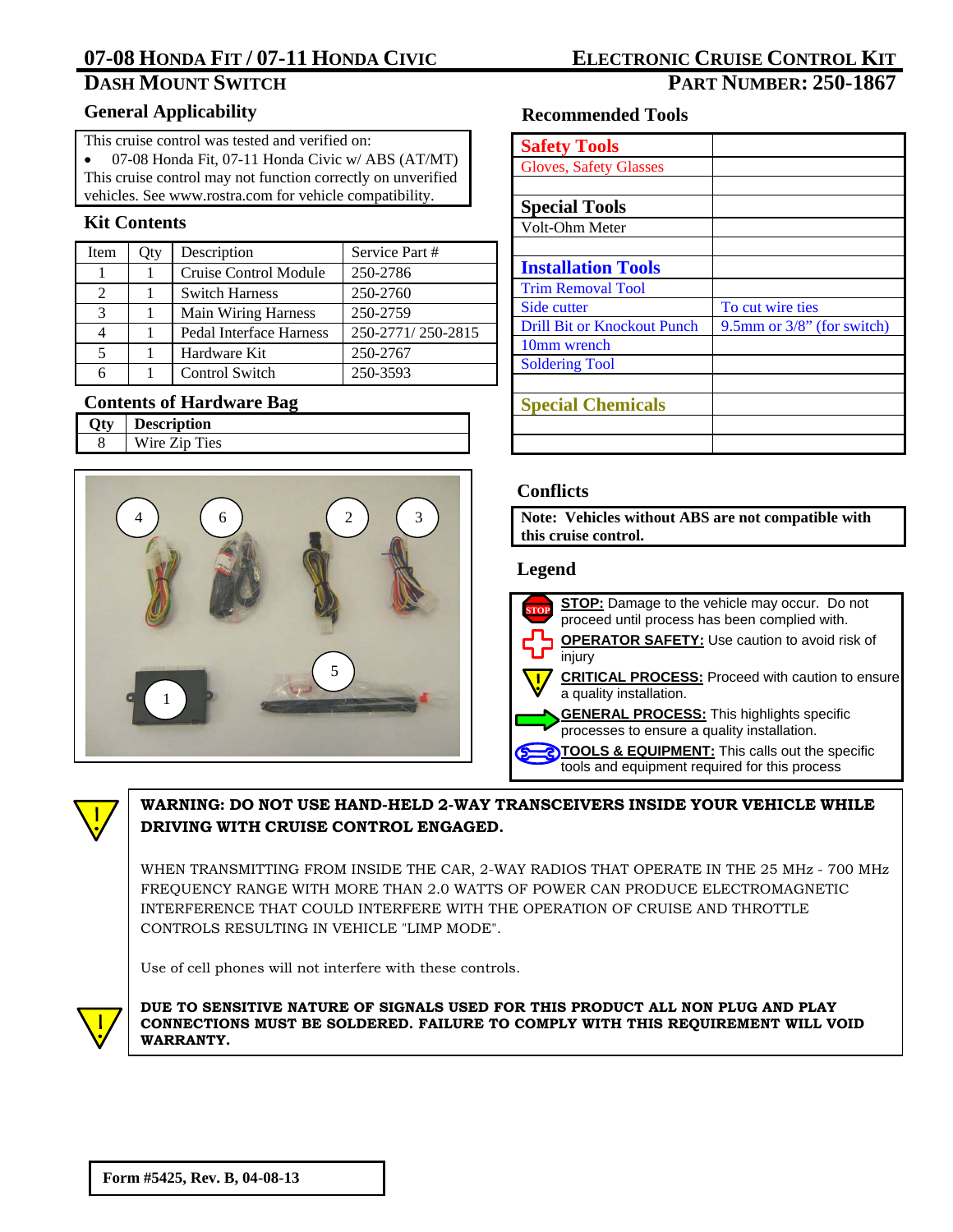

**To make the installation easier, the complete installation instructions should be read through before installation is started.** 

**This installation instruction contains information how to install the Electronic Cruise control which is not a Do-It-Yourself job.** 

**Modern cars are equipped with electronics, which can be costly damaged by inappropriate treatment.** 

**Rostra Precision Controls cannot be held responsible for any error caused by wrong installation**



## **Stop: Read Before Installation Important Advisory Notes That You Must Follow**

**Always disconnect the negative cable from battery before installation.** 

**Always use the enclosed installation instruction for installing the Electronic Cruise Control.** 

**Check the part number of the cruise module label is the same compared to the part number of the installation instructions.** 

**Be aware of radio codes that might have to be typed in.** 

**Find a location to install the cruise module and control switch.** 

**If any wires are left, then cut off and insulate.** 

**Only use a multi-meter to measure voltage.** 

**Always drive the car for a complete test before assembling the car.** 

**All wire leads must be soldered.**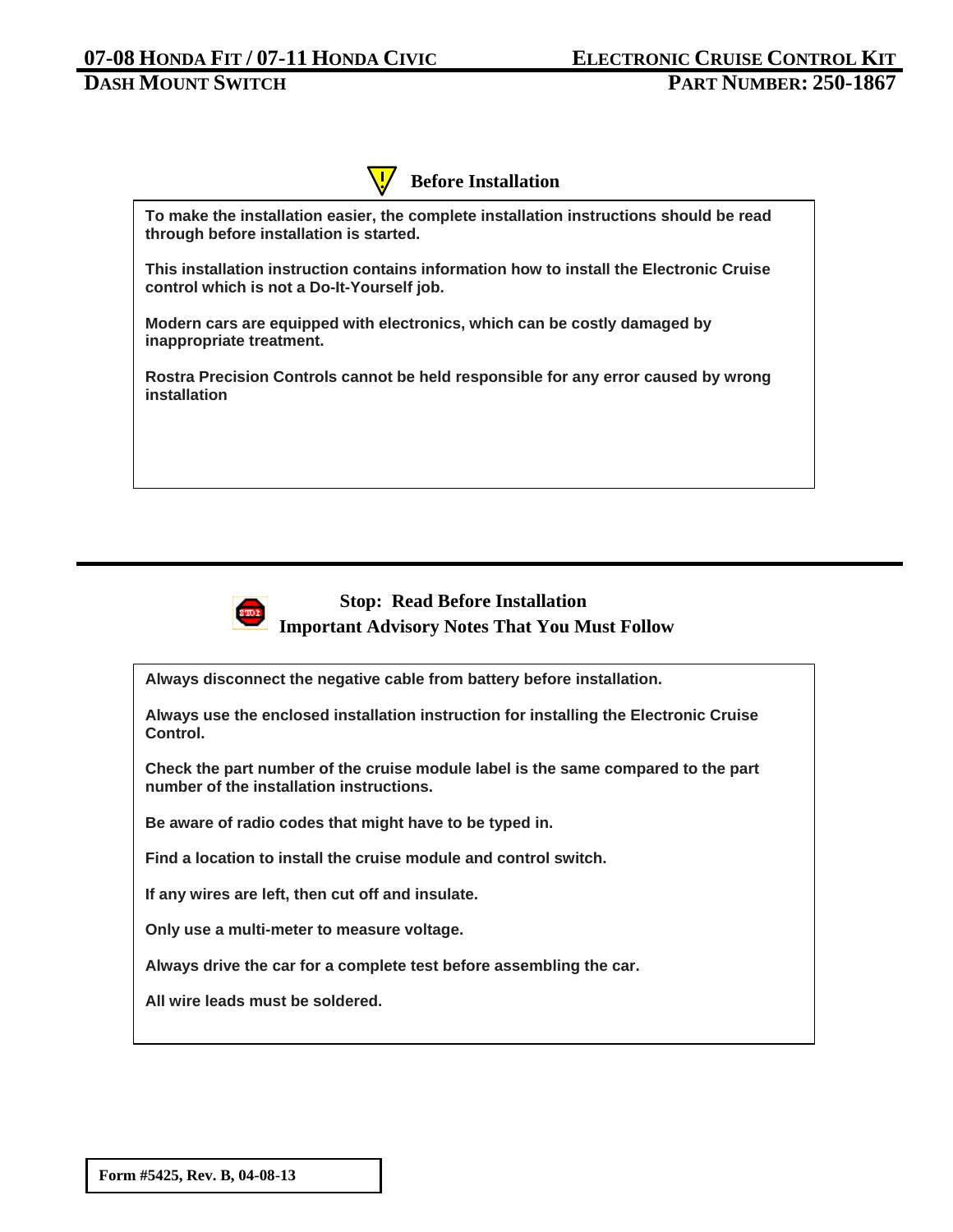# **07-08 HONDA FIT / 07-11 HONDA CIVIC<br>DASH MOUNT SWITCH**

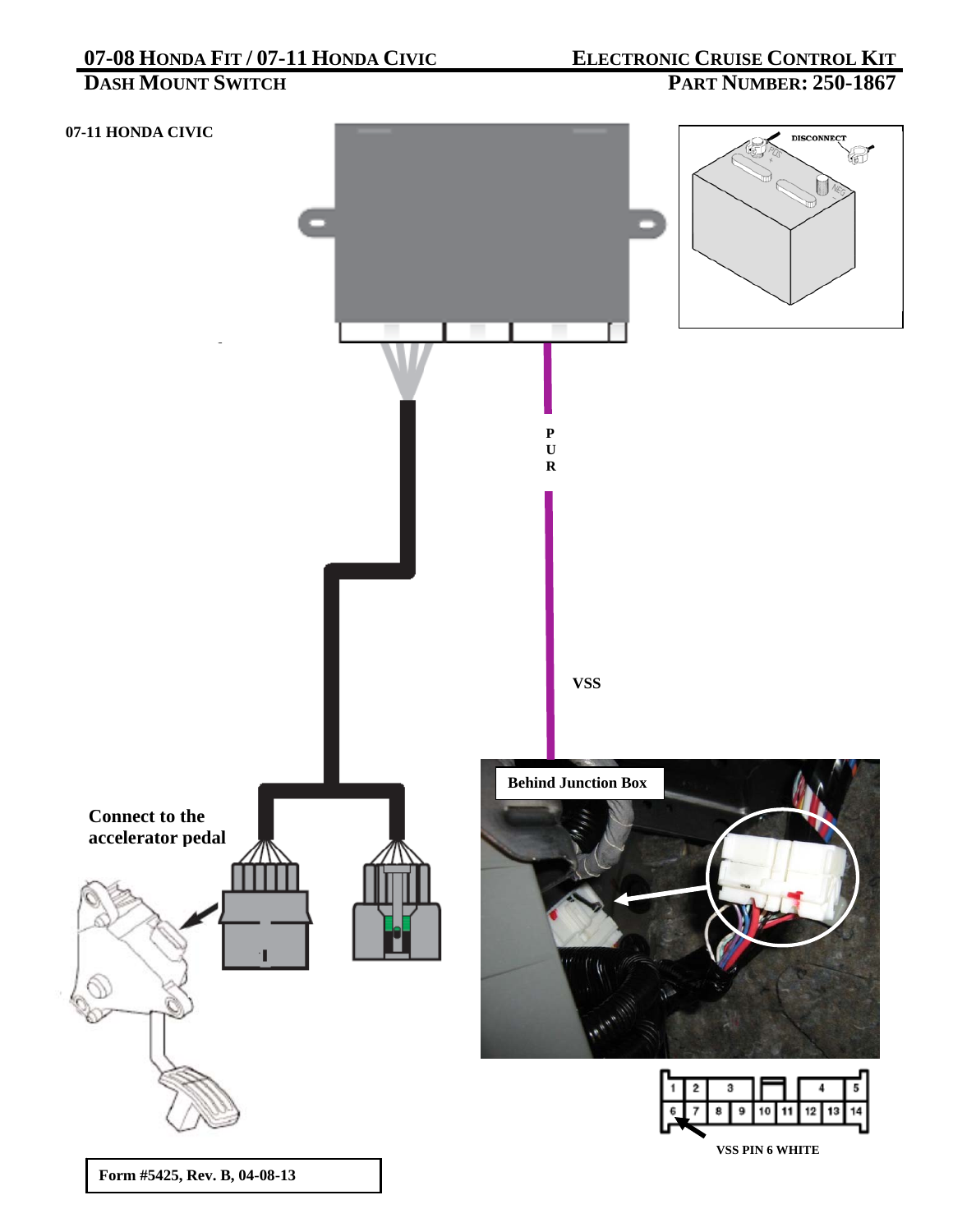**DASH MOUNT SWITCH PART NUMBER: 250-1867** 

**07-08 HONDA FIT** 







**P U R** 

**VSS** 



**Form #5425, Rev. B, 04-08-13**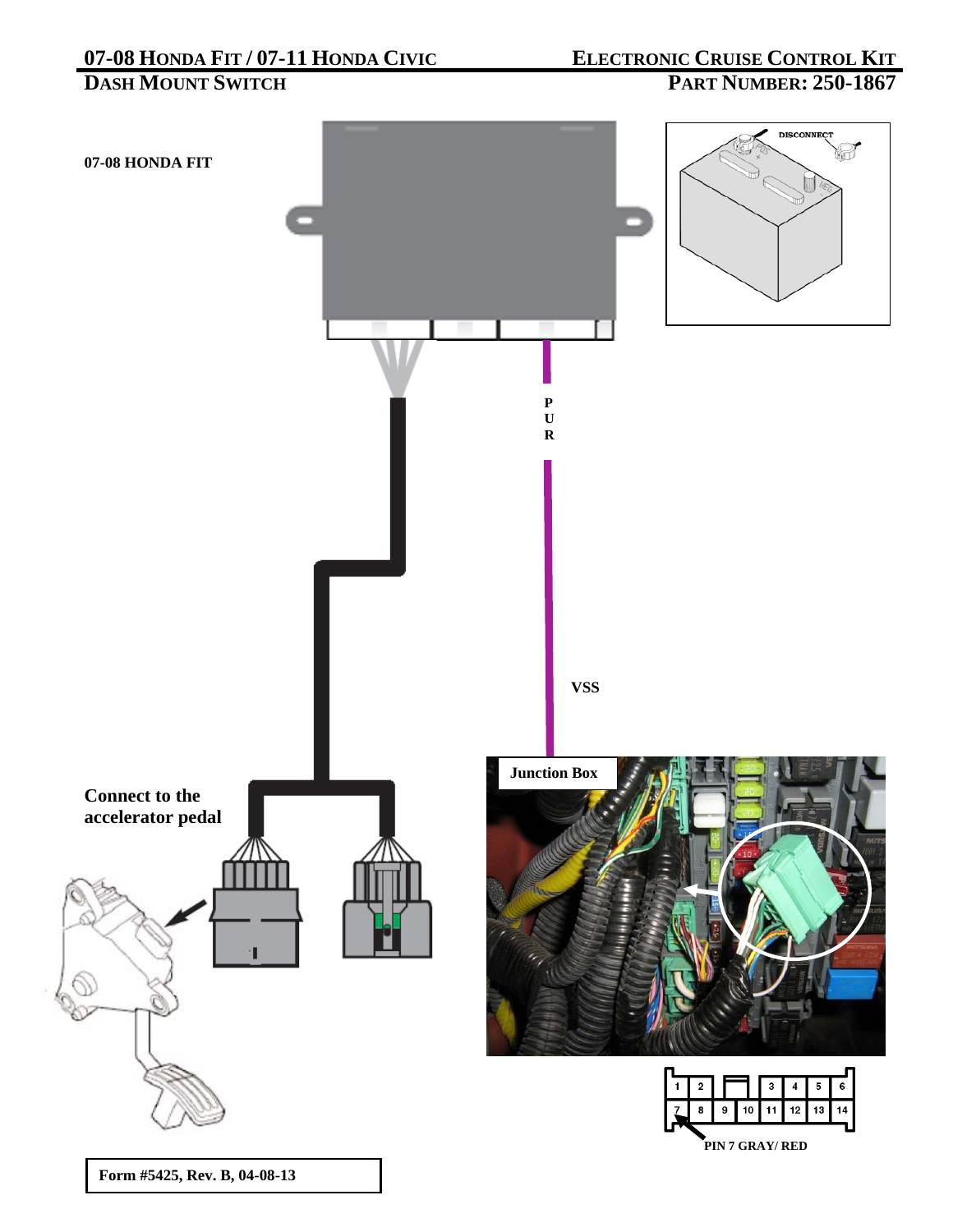## **DASH MOUNT SWITCH PART NUMBER: 250-1867**

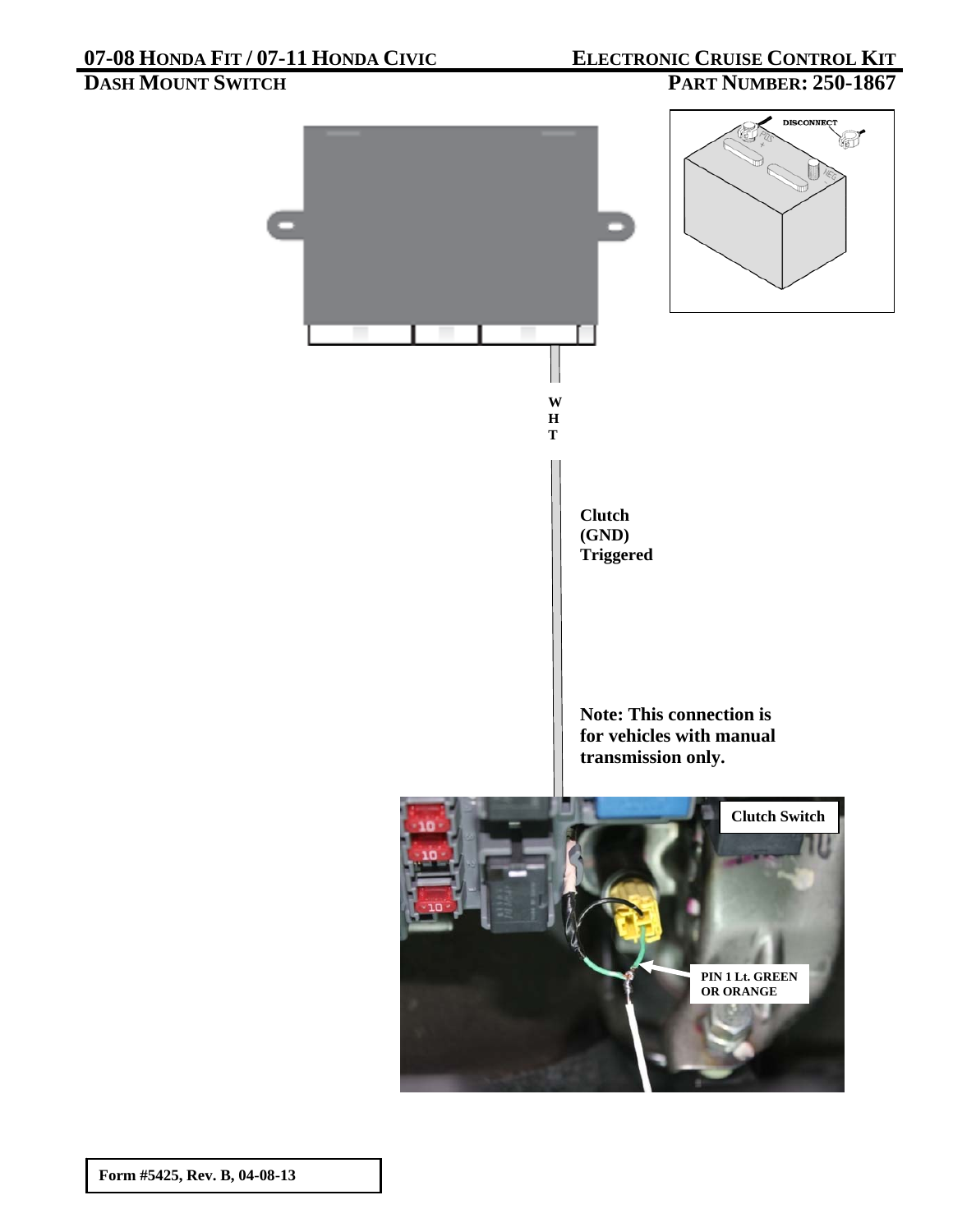## **A. Honda Fit Wiring Connections (It is advisable use solder for all wiring connections)**

1. Locate the following wires to connect to the main harness from the control module:

| <b>Function</b>         | See<br>Fig. | <b>Vehicle Color</b> |
|-------------------------|-------------|----------------------|
| <b>IGN</b>              |             | <b>YELLOW/BLUE</b>   |
| $BRAKE +$               | 2           | WHITE/GREEN          |
| <b>BRAKE-</b>           | 2           | <b>WHITE/BLACK</b>   |
| <b>GROUND</b>           | 3           | <b>GROUND POINT</b>  |
| CLUTCH<br><b>SWITCH</b> |             | PAGE 5               |

2. Connect the Main Harness to vehicle wire by using the chart below.

| <b>Function</b>                | <b>Cruise Harness</b><br>Color | <b>Vehicle Wire</b> |
|--------------------------------|--------------------------------|---------------------|
| <b>IGN</b>                     | <b>RED</b>                     | <b>FIGURE 1</b>     |
| $BRAKE +$                      | <b>BLUE</b>                    | FIGURE 2            |
| <b>BRAKE-</b>                  | WHITE/BROWN                    | <b>FIGURE 2</b>     |
| <b>CLUTCH</b><br><b>SWITCH</b> | <b>WHITE</b>                   | PAGE 5              |

## **07-08 HONDA FIT / 07-11 HONDA CIVIC ELECTRONIC CRUISE CONTROL KIT**<br> **DASH MOUNT SWITCH PART NUMBER: 250-1867 PART NUMBER: 250-1867**





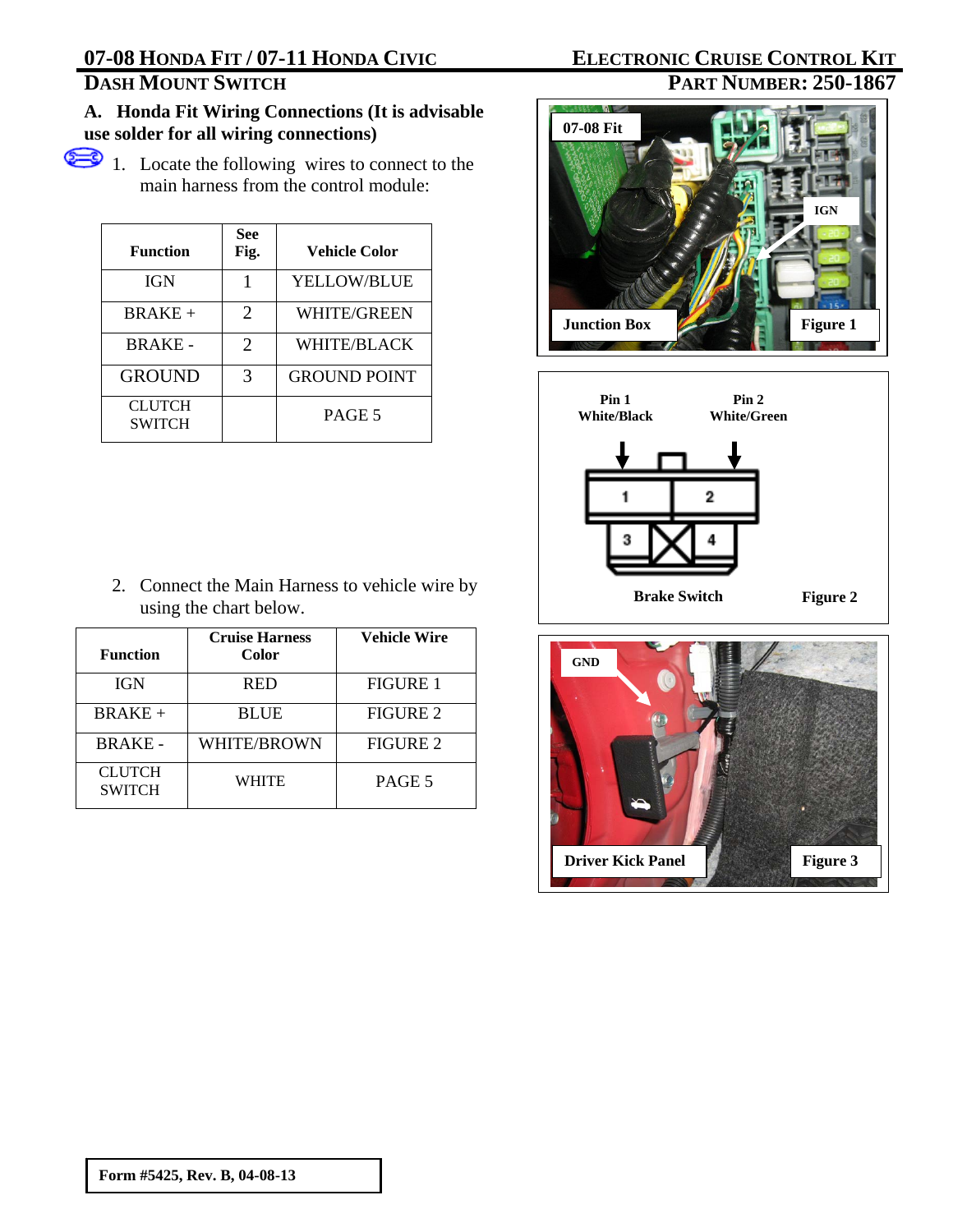# **07-08 HONDA FIT / 07-11 HONDA CIVIC<br>DASH MOUNT SWITCH**

# **ELECTRONIC CRUISE CONTROL KIT<br>PART NUMBER: 250-1867**

## **B**. **07-11 Honda Civic Wiring Connections (It is advisable use solder for all wiring connections)**

1. Locate the following wires to connect to the main harness from the control module:

| <b>Function</b>                | <b>See</b><br>Fig. | <b>Vehicle Color</b> |
|--------------------------------|--------------------|----------------------|
| <b>IGN</b>                     |                    | <b>RED</b>           |
| <b>BRAKE+</b>                  | 2                  | WHITE                |
| <b>BRAKE-</b>                  | 2                  | LT. GREEN            |
| <b>GROUND</b>                  | 3                  | <b>GROUND POINT</b>  |
| <b>CLUTCH</b><br><b>SWITCH</b> |                    | PAGE 5               |

2. Connect the Main Harness to vehicle wire by using the chart below:

| <b>Function</b>                | <b>Cruise Harness</b><br>Color | <b>Vehicle Wire</b>           |
|--------------------------------|--------------------------------|-------------------------------|
| <b>IGN</b>                     | <b>RED</b>                     | <b>RED</b>                    |
| $BRAKE +$                      | <b>BLUE</b>                    | WHITE                         |
| <b>BRAKE-</b>                  | WHITE/BROWN                    | LT. GREEN                     |
| <b>GROUND</b>                  | <b>BLACK</b>                   | <b>GROUND</b><br><b>POINT</b> |
| <b>CLUTCH</b><br><b>SWITCH</b> | WHITE                          | PAGE 5                        |







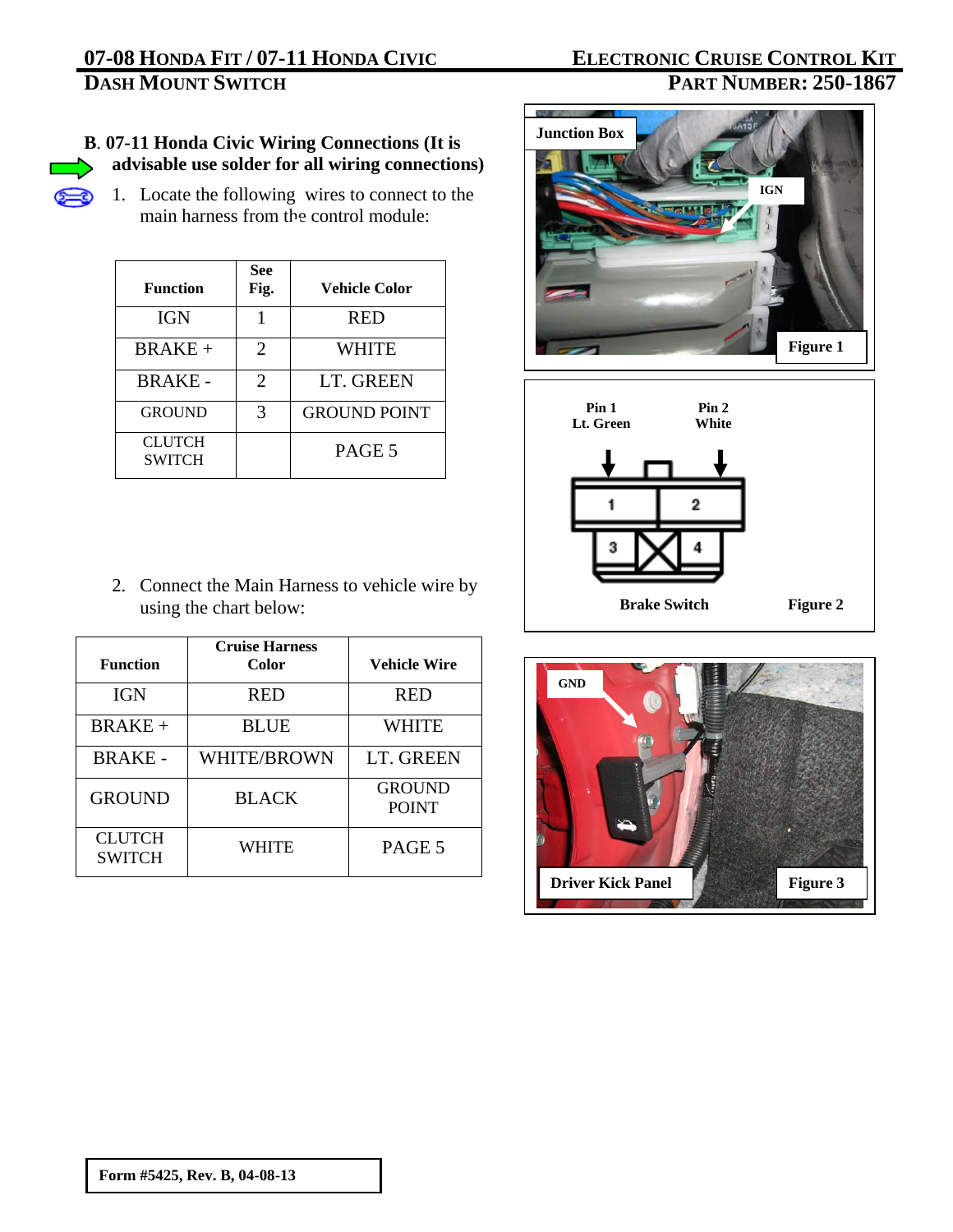## **C**. **Install Control Switch**

- 1. Locate a convenient flat area on dash panel to install the dash mount switch. **Note: switch must be installed on a flat surface for**  ౕ≔౦ **proper switch operation.** Use the switch template located on last page of the instructions as a guide to drill (3) 9/32 inch holes. **Figure 1**
	- 2. Insert the wiring harness through the center hole drilled into the dash panel. **Figure 2**
	- 3. With even pressure, press the two leg fasteners of the dash mount switch into the holes drilled until the switch is flush with the dash panel. **Figure 3 & 4**

# **DASH MOUNT SWITCH PART NUMBER: 250-1867**

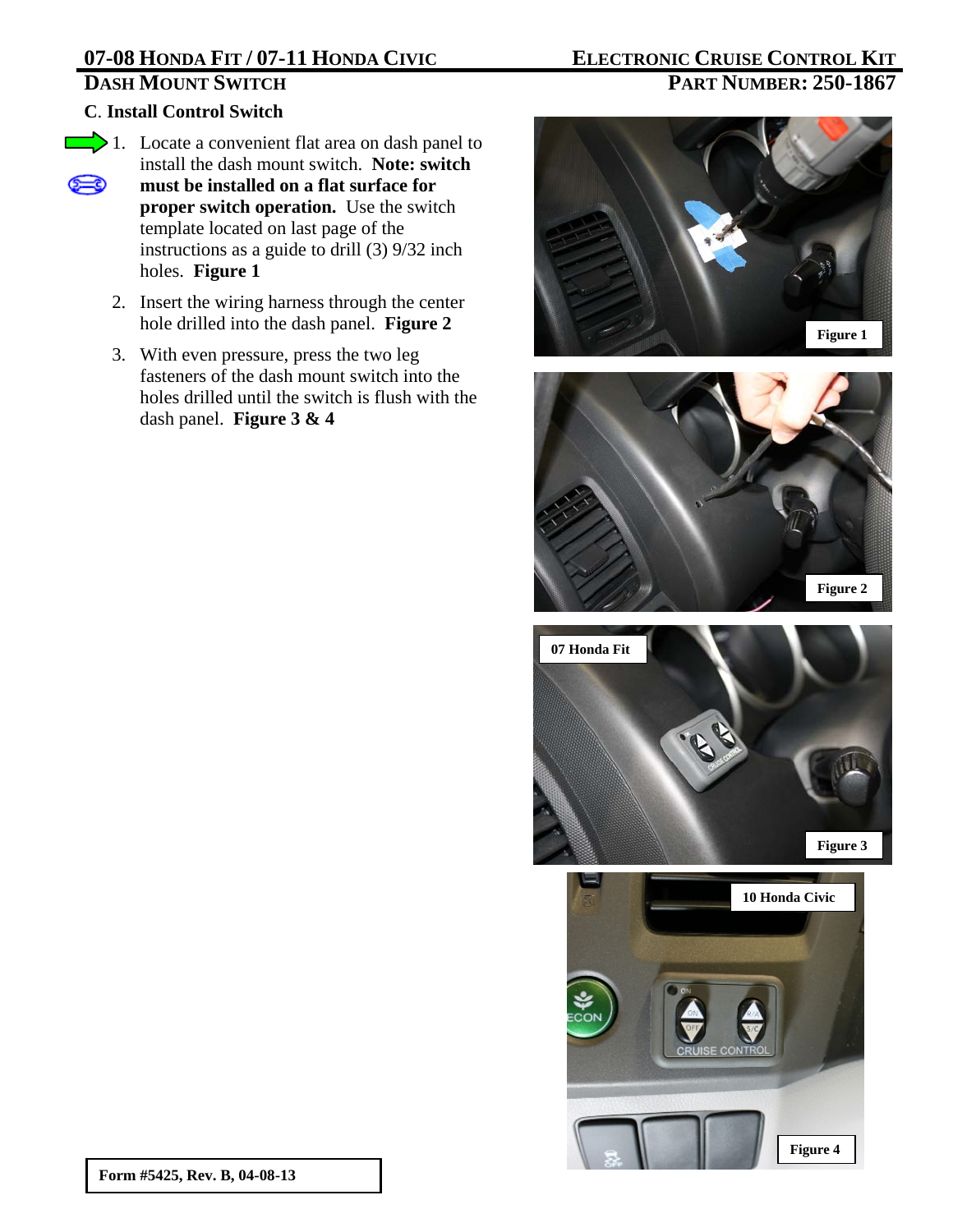## **PART NUMBER: 250-1867**

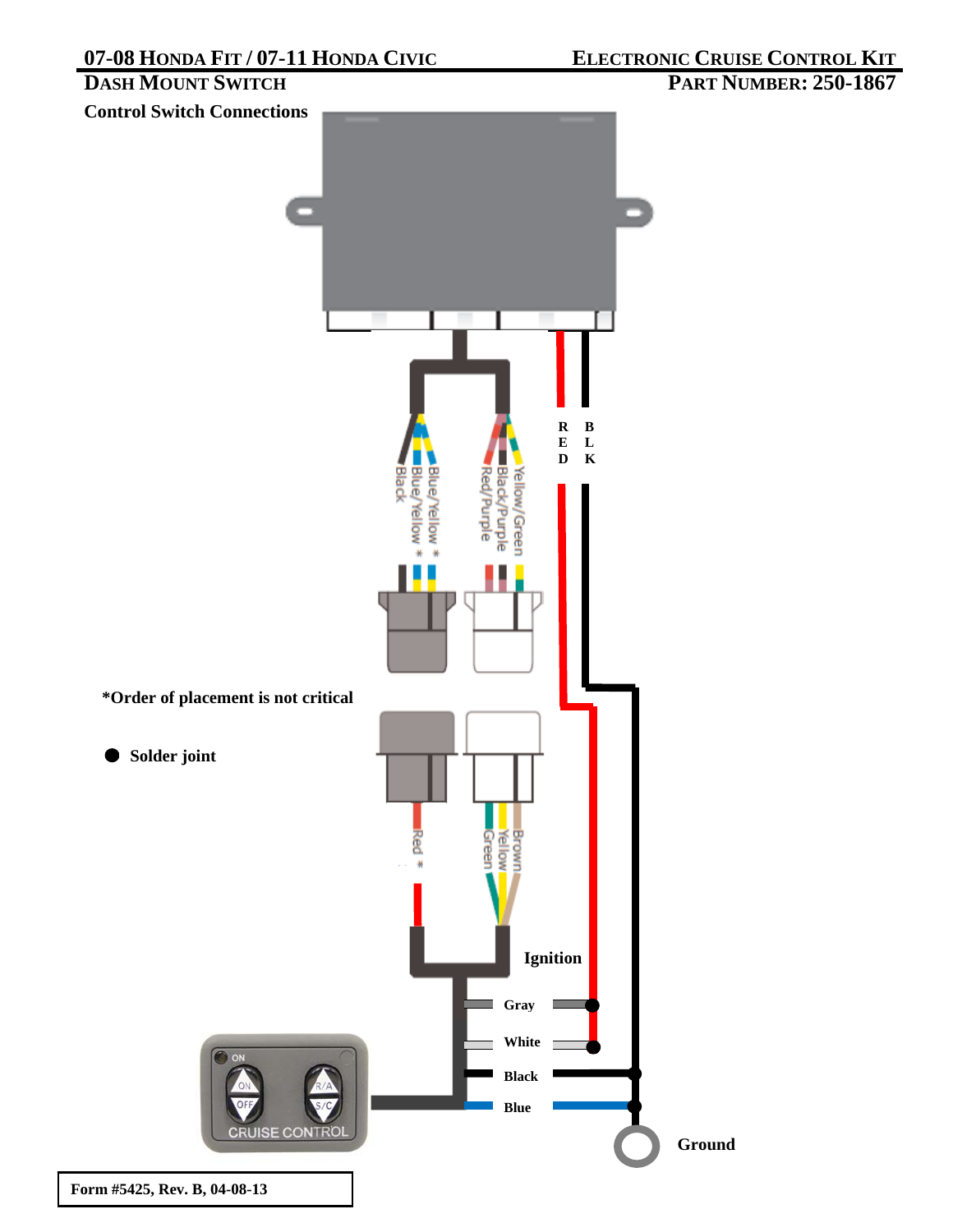# **Section II - Wiring Diagram**

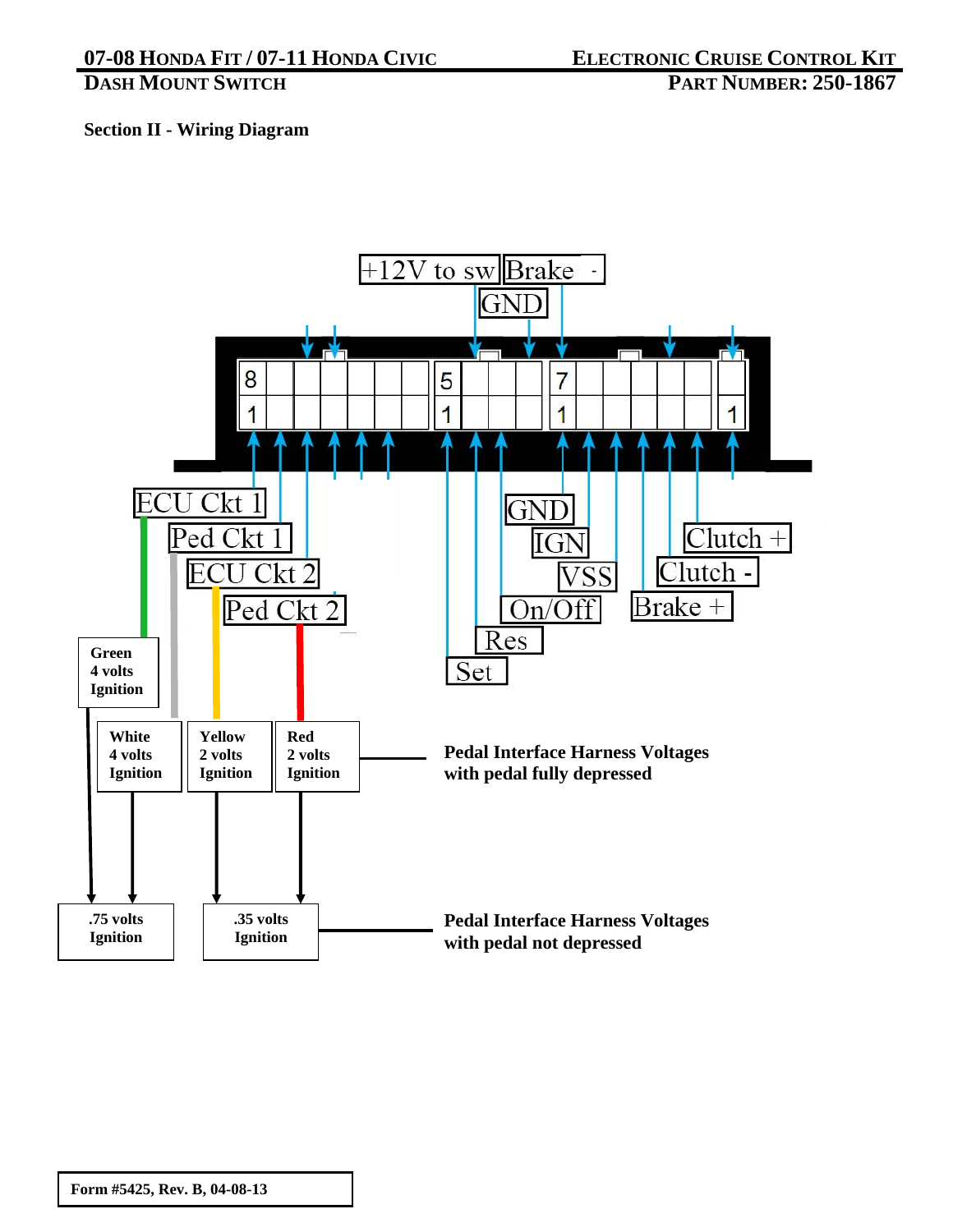| <b>Function</b>                  | <b>Color</b> | <b>Results</b>                                                                                                                                   | <b>Fault Conditions</b>                                                                                                                                                                                                                  |
|----------------------------------|--------------|--------------------------------------------------------------------------------------------------------------------------------------------------|------------------------------------------------------------------------------------------------------------------------------------------------------------------------------------------------------------------------------------------|
| Ignition                         | Red          | $+12V$ when switched on and $+0V$ when<br>switched off. Ignition must be greater<br>than $+10V$ while cranking vehicle.                          | No power, voltage drop, or intermittent<br>connection will cause Loss of pedal or<br>"Limp Mode" condition.                                                                                                                              |
| <b>Brake</b><br>positive +       | Blue         | "Hot" side of brake switch. $+12V$ all the<br>time.                                                                                              | Cruise will not function if this<br>connection is not installed correctly.                                                                                                                                                               |
| <b>Brake</b><br>negative -       | Brown/White  | "Cold" side of Brake switch. Zero (0)<br>resistance to ground when brake is not<br>pressed. $+12V$ when brake is pressed.                        | Cruise will not function if this<br>connection is not installed correctly. If<br>connection is good, and there is a high<br>resistance to ground, a 5 terminal relay<br>will be required to complete installation.<br>See diagram below. |
| Ground                           | <b>Black</b> | Lowest resistance to ground closest to<br>zero (0) ohms as possible. Use a vehicle<br>ground point where other ground wires<br>are connected to. | A bad ground connection will cause the<br>following conditions: Cruise will not<br>function; Loss of pedal or "Limp Mode"<br>condition.                                                                                                  |
| Clutch<br>(GND<br>triggered)     | White        | Ground active wire at switch when clutch<br>is depressed.                                                                                        | Cruise will not function if wrong wire is<br>connected $-OR$ - <b>O</b> Cruise will not<br>disengage when clutch is depressed.                                                                                                           |
| Clutch<br>$(+12V)$<br>triggered) | Yellow       | $+12V$ active wire at switch when clutch is<br>depressed.                                                                                        | Cruise will not function if wrong wire is<br>connected $-OR$ - Cruise will not<br>disengage when clutch is depressed.                                                                                                                    |